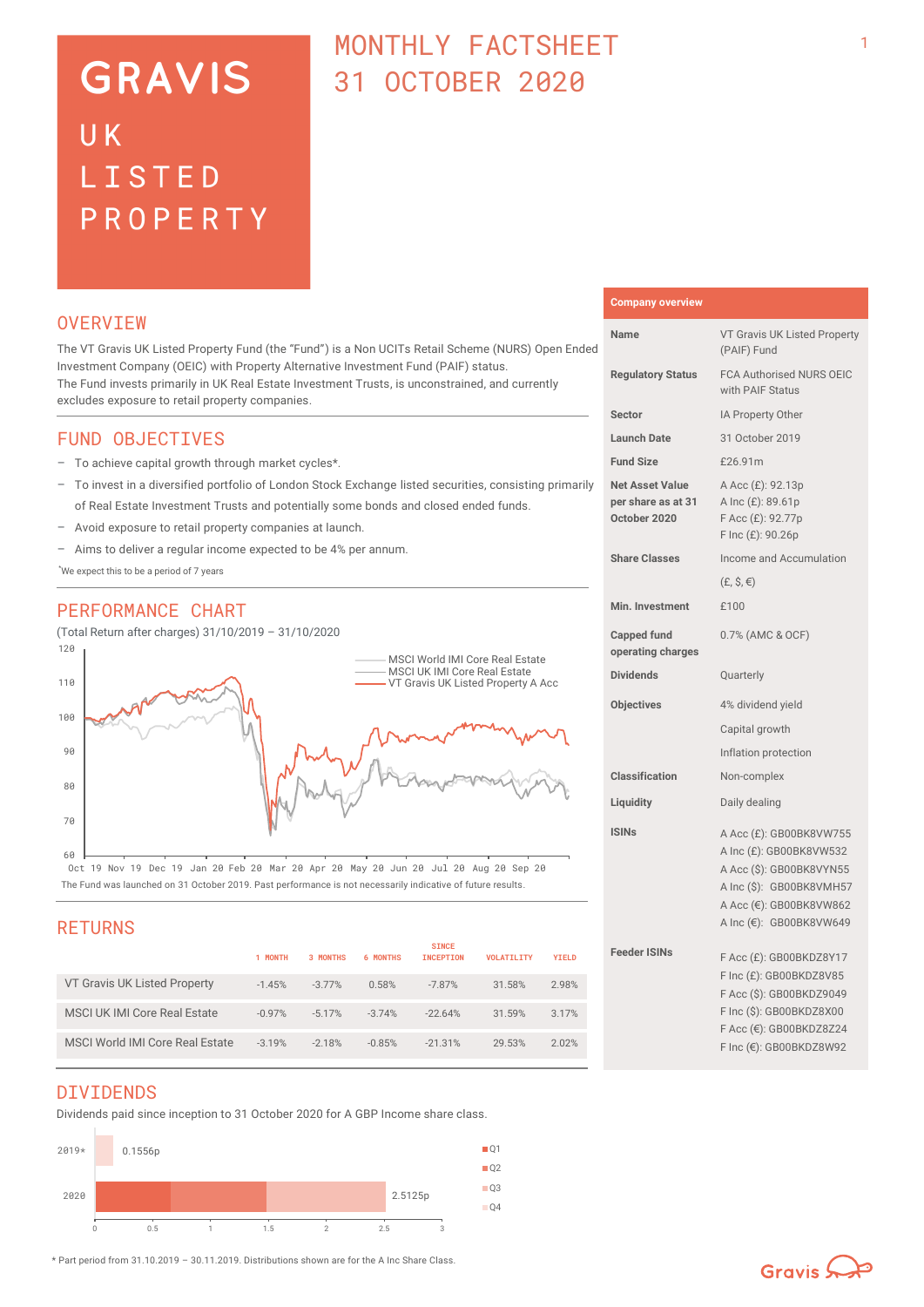## **GRAVIS UK** LISTED PROPERTY

## <sup>2</sup> MONTHLY FACTSHEET 31 OCTOBER 2020

### **FUND ADVISER'S REPORT THE EXAMPLE ADVISER'S**

The unconstrained nature of the Fund has enabled us to avoid value traps and focus on sectors with enduring potential rewards

Over the course of October 2020, the NAV of the Fund decreased by 1.45% (A Acc GBP). The Fund is now one year old, and since inception the Fund has declined by 7.87%, significantly outperforming both the UK real estate<sup>1</sup> index, which has declined by 22.64%, and the global real estate index<sup>2</sup> which has declined by 21.31%.

The strategy of the Fund is to invest in a diversified portfolio of specialist real estate companies that are likely to benefit from four strong socio-economic mega trends: ageing population, digitalisation, generation rent and urbanisation. Simultaneously, the Fund minimises exposure to the challenging consumer trends continuing to affect retail real estate.

The best performing megatrend over the past twelve months was Digitalisation. This theme incorporates properties that benefit from the continued growth in e-commerce. The nationwide Covid-19 lockdowns have accelerated this growth, achieving in six months e-commerce penetration levels that were expected to take six years. REITs within this theme own modern, best in class assets that cater to a diverse range of tenant needs, ranging in size from big box warehouses that can be operated as automated fulfilment centres, to smaller urban distribution centres serving the needs of the last mile distribution companies. Given the continued shift towards ecommerce we expect to continue to see favourable levels of occupier demand for the foreseeable future.

The second-best performing trend was Ageing Population. Simply put the average age of the UK is increasing and this brings with it increase in demand for care homes and healthcare. GPs are increasingly turning to REITs for modern purposebuilt premises. Equally, the Covid-19 pandemic has highlighted the clear need for better quality care homes. Demand already significantly outstrips supply for spaces that are fit-forpurpose. Increased investment in the sector is desperately needed and the Fund invests in two REITs that are helping to fulfil this social need.

As important as identifying the right megatrends, is selecting the right companies to invest in. Stock selection based upon proprietary fundamental research plays a crucial role in shaping the composition of the Fund. Throughout the current pandemic bottom-up company research has been maintained albeit via calls and webcasts with management teams as opposed to in person meetings. This focus on company research

and stock selection has yielded good results. Seven of the 10 largest positions within the Fund at launch went on to generate shareholder returns that placed these real estate companies within the top 10 best performing UK REITs<sup>3</sup> over the past year including one investment, Hansteen, which was acquired at a meaningful premium.

The unconstrained nature of the Fund allows investments to be focused on those areas of real estate where there are enduring potential rewards and to avoid value traps. One such area that the Fund has avoided since launch is the retail sector, this decision turned out to be right as Retail REITs were the worst performing REIT sub-sector of the past year. Recognising the accelerated advance of e-commerce and the challenges created by socialdistancing requirements the Fund continues to avoid this challenged sub-sector of real estate.

Many REITs own properties that benefit from long leases offering predictable income. Ideal for investors with a long horizon. The Fund seeks to capture these returns through a long-term investment approach to portfolio management. This commitment is reflected in the low turnover of the Fund. Since inception, excluding investor flows, the Fund has only sold one position and that was due to a management approved takeover bid.

Looking ahead, the uncertain economic spill over effects of the coronavirus underline the importance of identifying favourable socioeconomic mega trends and active stock picking. The Fund's diversified portfolio of financially sound, expertly managed, specialist REITs is likely to continue to benefit from the ownership and development of high-quality real estate in growing niches. As investor sentiment continues to improve those real estate companies with strong underlying rental cashflows and strong balance sheets are likely to continue to experience further appreciation in their share price.

### Matthew Norris, CFA

Fund Adviser Gravis Advisory Ltd matthew.norris@graviscapital.com

Gravis Advisory Limited is owned and managed by Gravis Capital Management Ltd ("Gravis").

Gravis was established in May 2008 as a specialist investor in property and infrastructure and now manages c.£3.3bn of assets in these sectors in the UK.

Gravis Advisory Limited is also the Investment Adviser to the c.£659m VT Gravis UK Infrastructure Income Fund and the c.£162m VT Gravis Clean Energy Income Fund.

### **Fund Advisers**

**Matthew Norris, CFA** is the lead adviser to the VT Gravis UK Listed Property Fund.

Matthew has more than two decades investment management experience and has a specialist focus on real estate securities.

He served as an Executive Director of Grosvenor Europe where he was responsible for global real estate securities strategies. He joined Grosvenor following roles managing equity funds at Fulcrum Asset Management and Buttonwood Capital **Partners** 

Matthew holds a BA (Hons) degree in Economics & Politics from the University of York, the Investment Management Certificate and is a CFA charterholder.

He also provides expert input to research projects run by EPRA, which focus on the importance of emergent real estate sectors.

**Nick Barker** is the strategic adviser to the fund. Nick is the lead manager of the c.£1bn GCP Student Living REIT.

He is a qualified member of RICS and headed up the Alternative Property division at Schroders.

Nick joined Gravis in 2016 and has accumulated over 16 years of investment experience in the property sector.

*<sup>1</sup> MSCI UK IMI Core Real Estate Net Total Return Local index.*

*<sup>2</sup> MSCI World IMI Core Real Estate Net Total Return Local index.*

*<sup>3</sup> Based on the constituents of the iShares UK Property ETF*